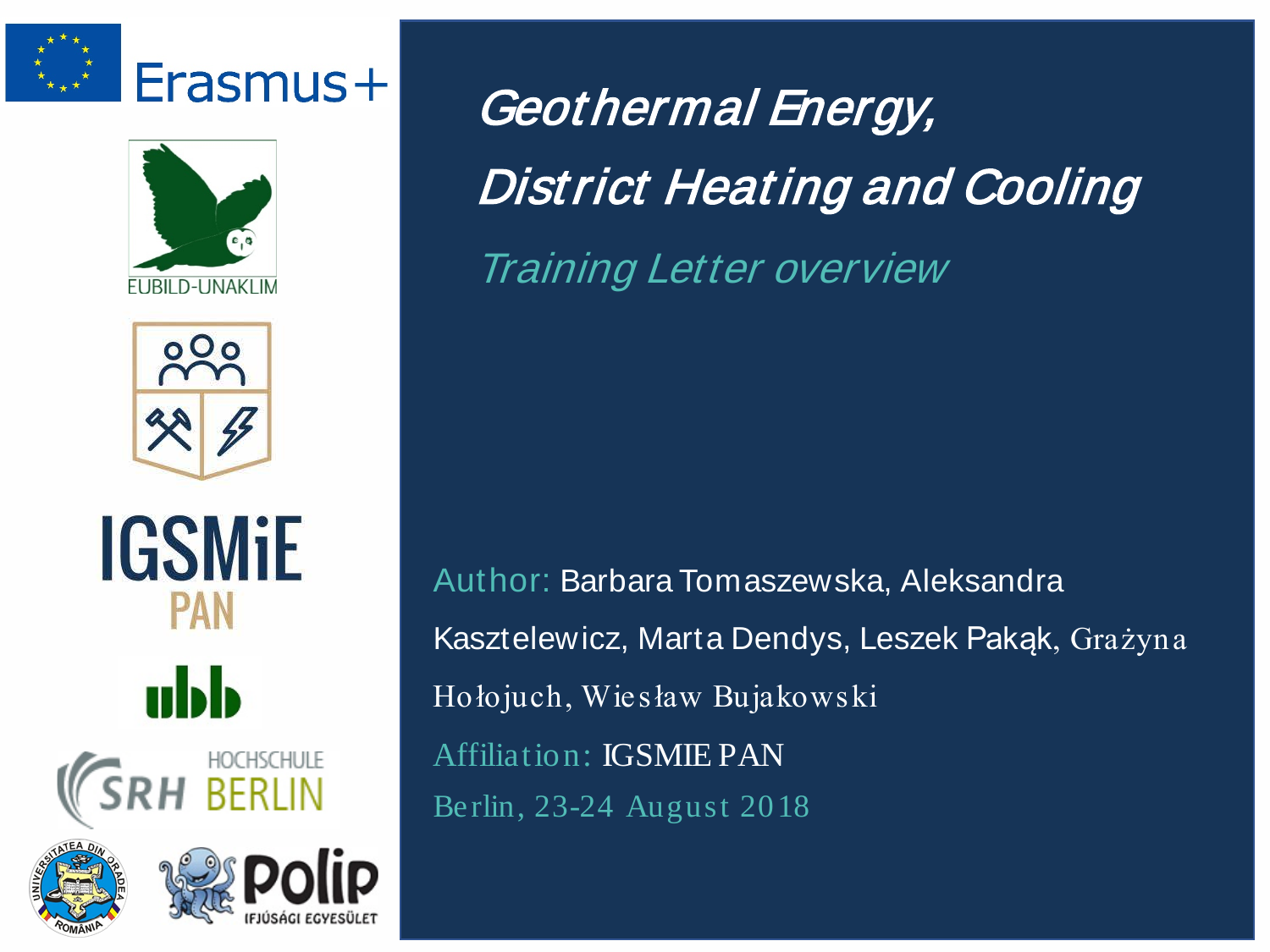

#### Module Units

- $\triangleleft$  Module duration 5 days
- $\bullet$  Workload 40 hr (20 studies / 12 group work / 8 self studies)



 Didactic methods – lecture , exercising (face -to-face to Learner), case studies, virtual site visits, group working (problem solving)

Testing category – participation and study report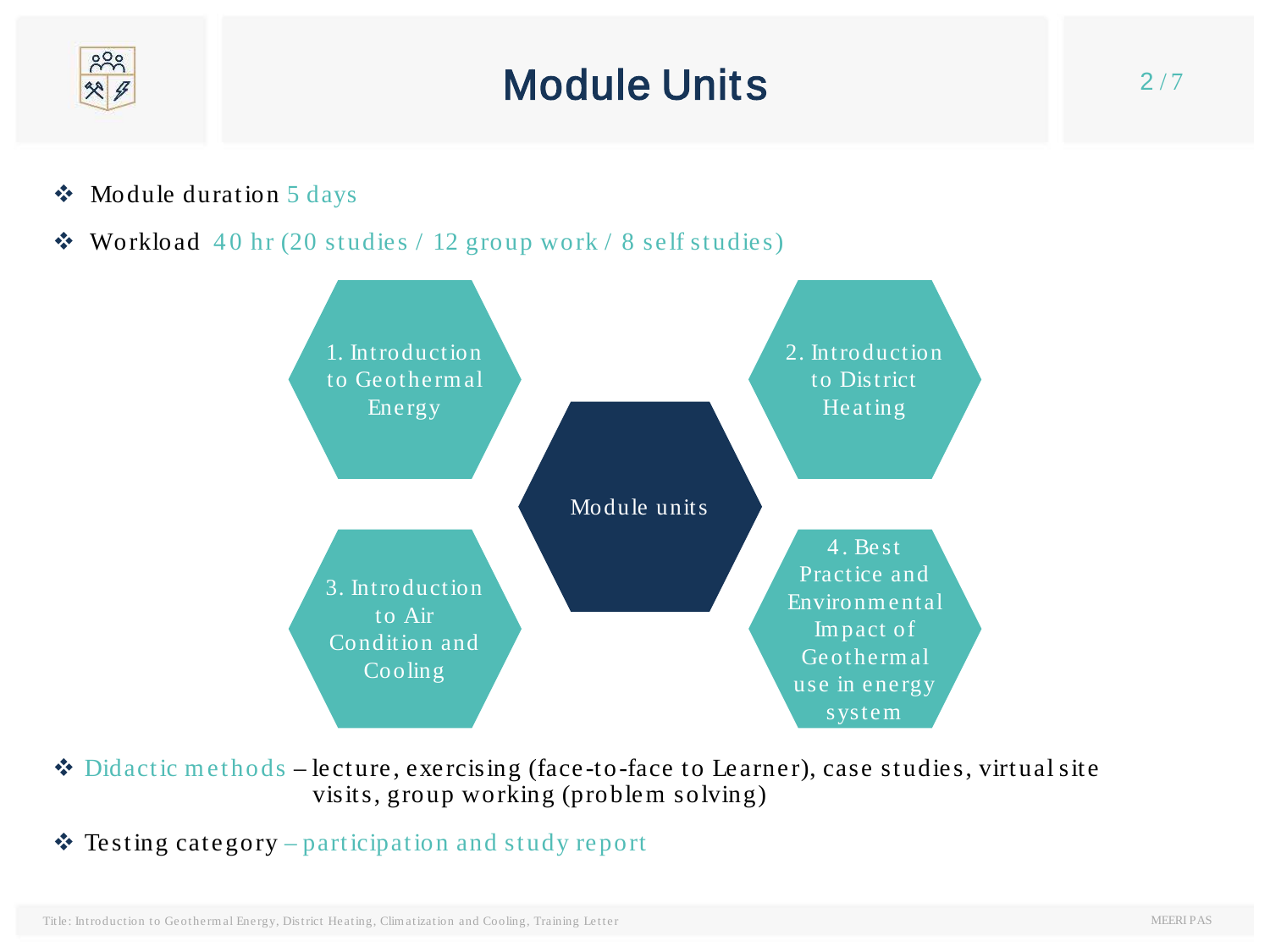

### 1. Introduction to Geothermal Energy

#### **Geology and Earth Heat**

- **Basics of geothermal systems**
- **Energy reservoirs and energy network**
- **Investmets, operating costs, costs of current production, efficiency**
- **Case studies and reference installations**
- **National and internatonal utilisation potentials**
- **Lectures and exercises**

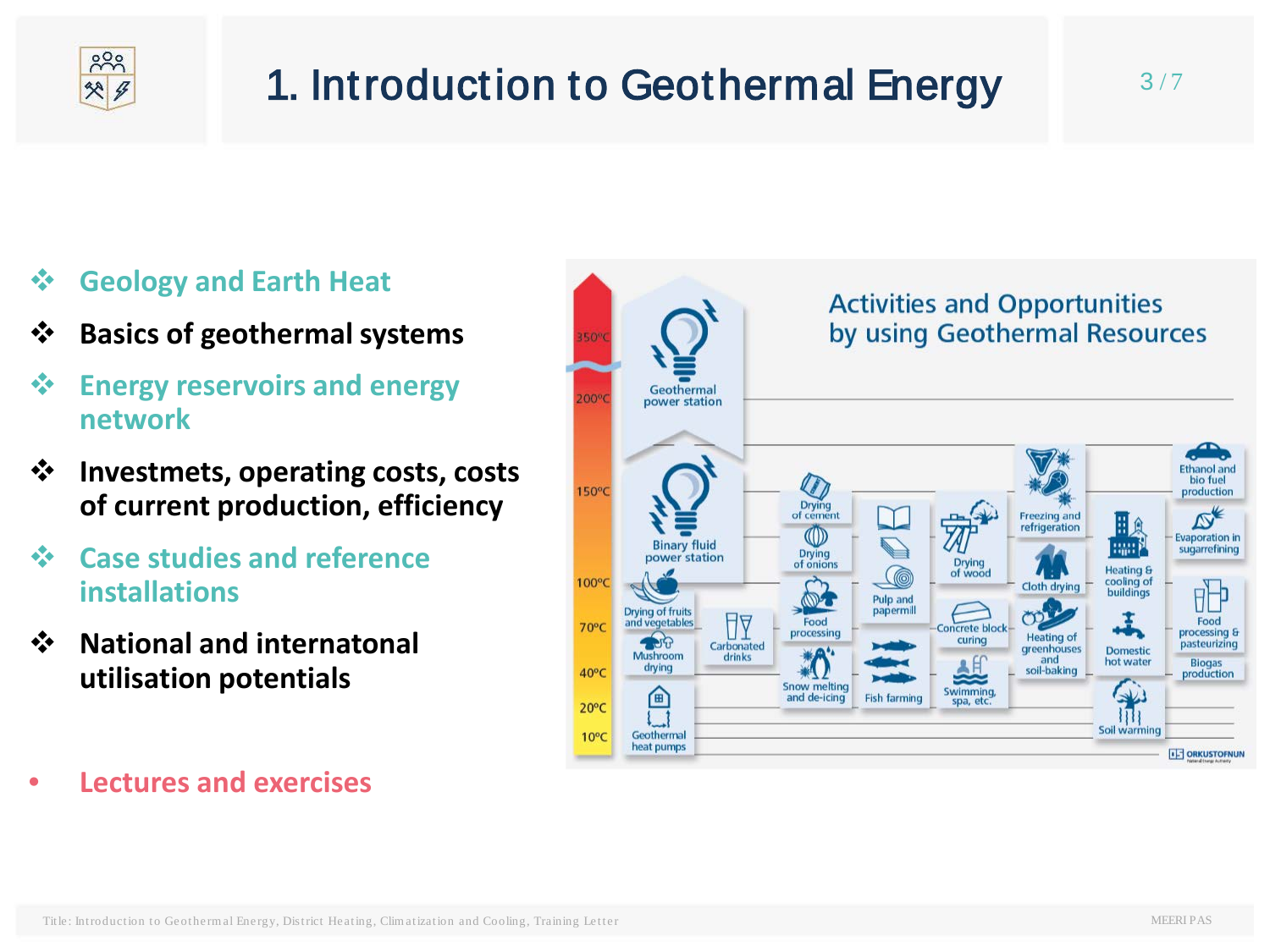![](_page_3_Picture_0.jpeg)

#### 2. Introduction to District Heating and Cooling

- **Concept and Components of Distric Heating and Cooling Systems**
- **Calcualtion of energy prcies and cost effectivenes**
- **Case studies and reference installations**
- **Local and regional utilisation potential**

![](_page_3_Picture_6.jpeg)

- **Lectures and exercises**
- **Virtual field trip to heating plant**

4 /7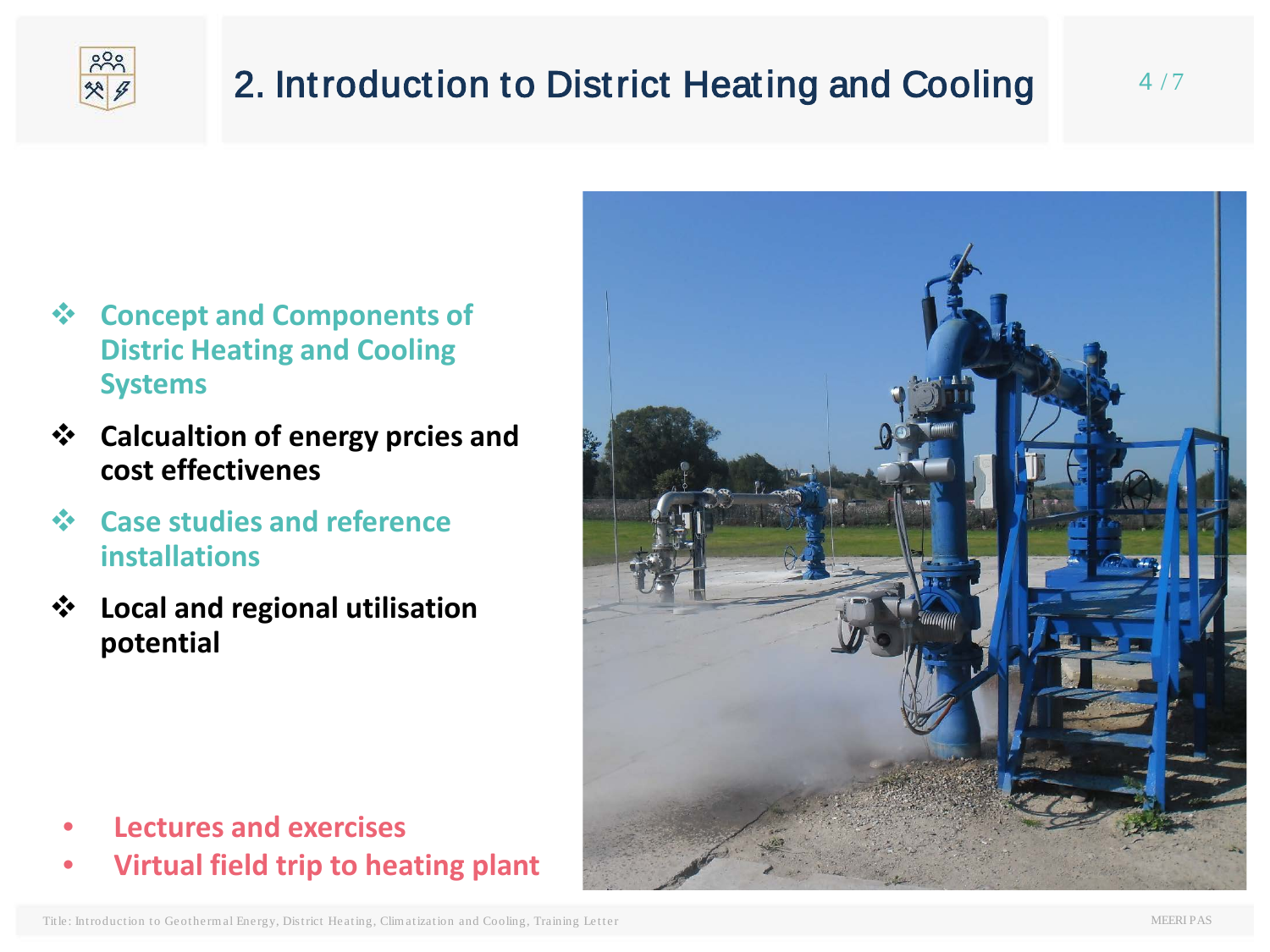![](_page_4_Picture_0.jpeg)

- **Heating pumps and air conditioning**
- **Basics of Air conditioning and Cooling**
- **Case studies and reference installations**
- **Local and regional utilisation potential**

![](_page_4_Picture_6.jpeg)

- **Lectures and exercises**
- **Virtual field trip – heat pump didactic stand**

5 /7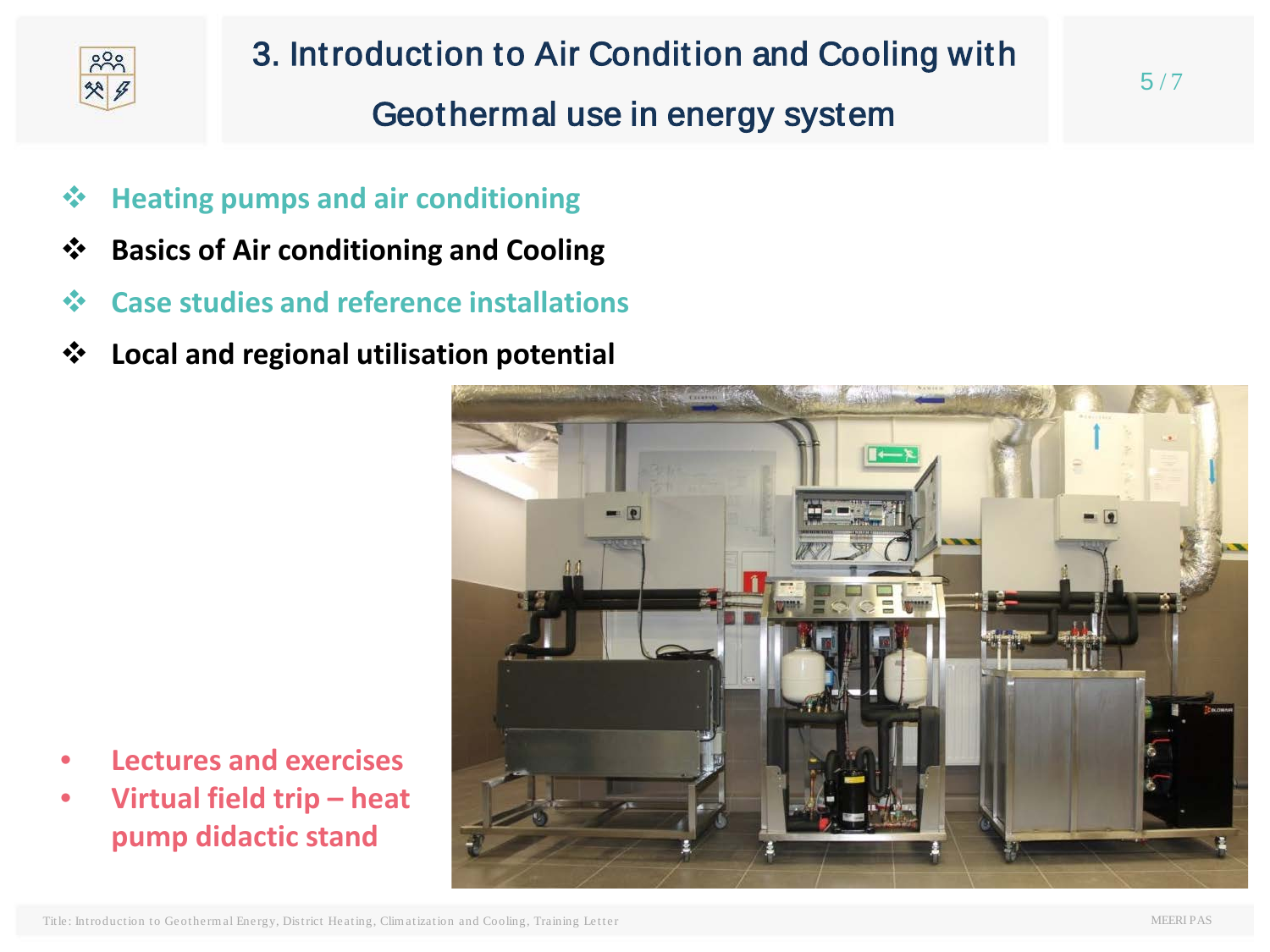![](_page_5_Figure_0.jpeg)

- 4. Best practice and Environmental Impact of Geothermal use in the energy system
- **Best practice**
- **Environmental Impact of Geothermal Exploration**
- **Exvironmental Impact of Geothermal Energy Utilization**
- **Environmental Impact of District Heating and Cooling Projects**
- **Lectures and exercises**

![](_page_5_Picture_7.jpeg)

6 /7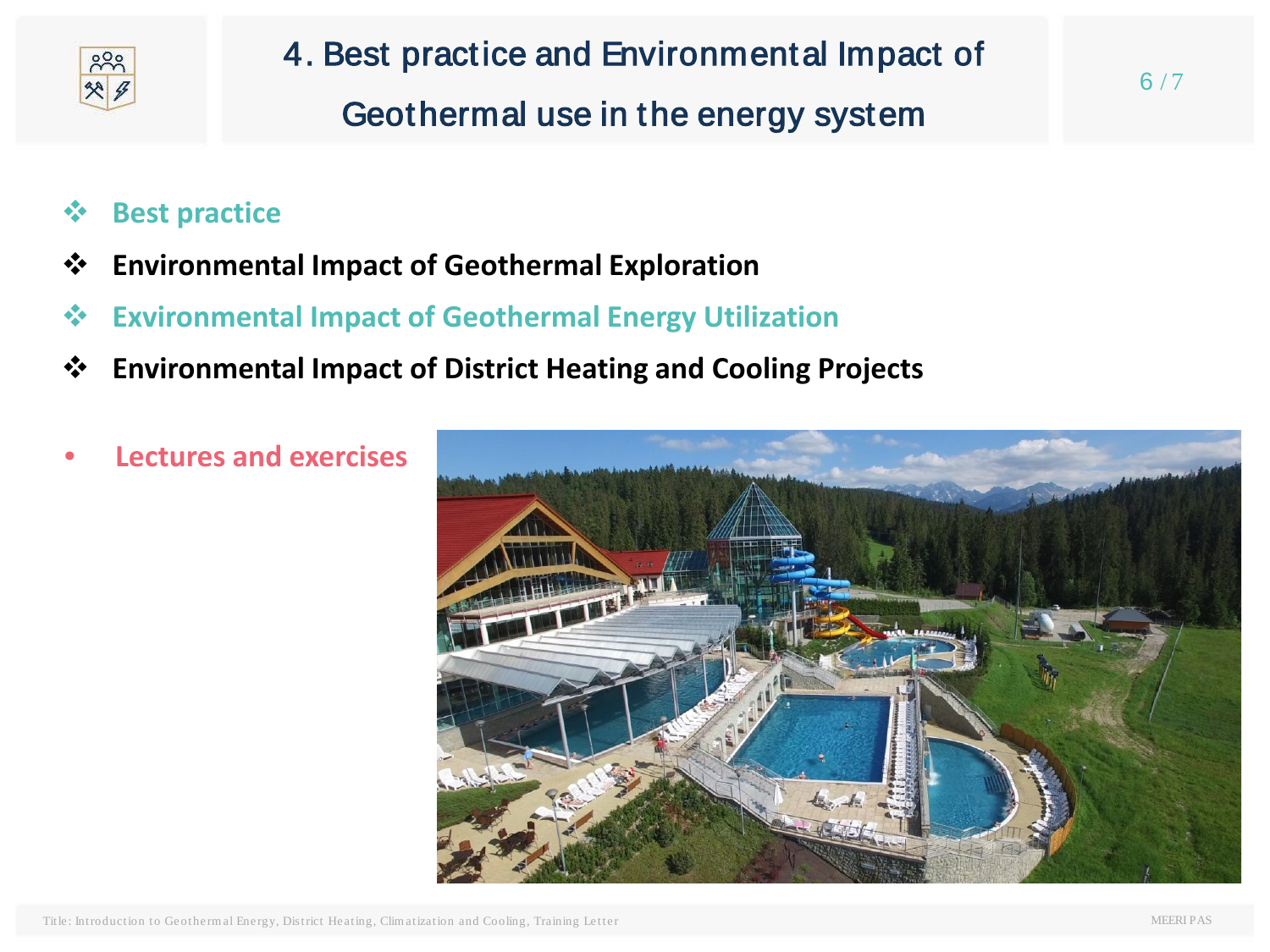![](_page_6_Picture_0.jpeg)

### Educational Outcomes

# Knowledge

![](_page_6_Picture_4.jpeg)

- $\triangleright$  Student knows and explains the basic definitions, concepts and laws used in geothermal energy and knows selected geological methods and heating technologies used in the diagnosis, access and management of energy and geothermal resources.
- $\triangleright$  Student has the basic knowledge of geology of various geothermal regions and related to them types of geothermal deposits. Student is aware of geothermal resources renewability and has basic information on technology of geothermal drillings.
- $\triangleright$  Student has a basic knowledge of physics and thermal thermodynamics.
- $\triangleright$  Student has knowledge about the environmental aspects of the use of energy resources.

#### Skills

- $\triangleright$  analyze cconditions of geothermal waters occurrence
- $\triangleright$  perform simple resource assessments
- $\triangleright$  Ability to extend knowledge in the field of geothermal
- $\triangleright$  Estimate cost-effectiveness of the geothermal application
- $\triangleright$  Collect and analyze relevant data to determine the impact of exploitation on the environment

## Attitudes/Social competences

![](_page_6_Picture_16.jpeg)

- $\triangleright$  Understanding economic, social and ecological impact
- $\triangleright$  Awareness od necessity to improve professional and personal competences and extending knowledge
- Understanding value of research work